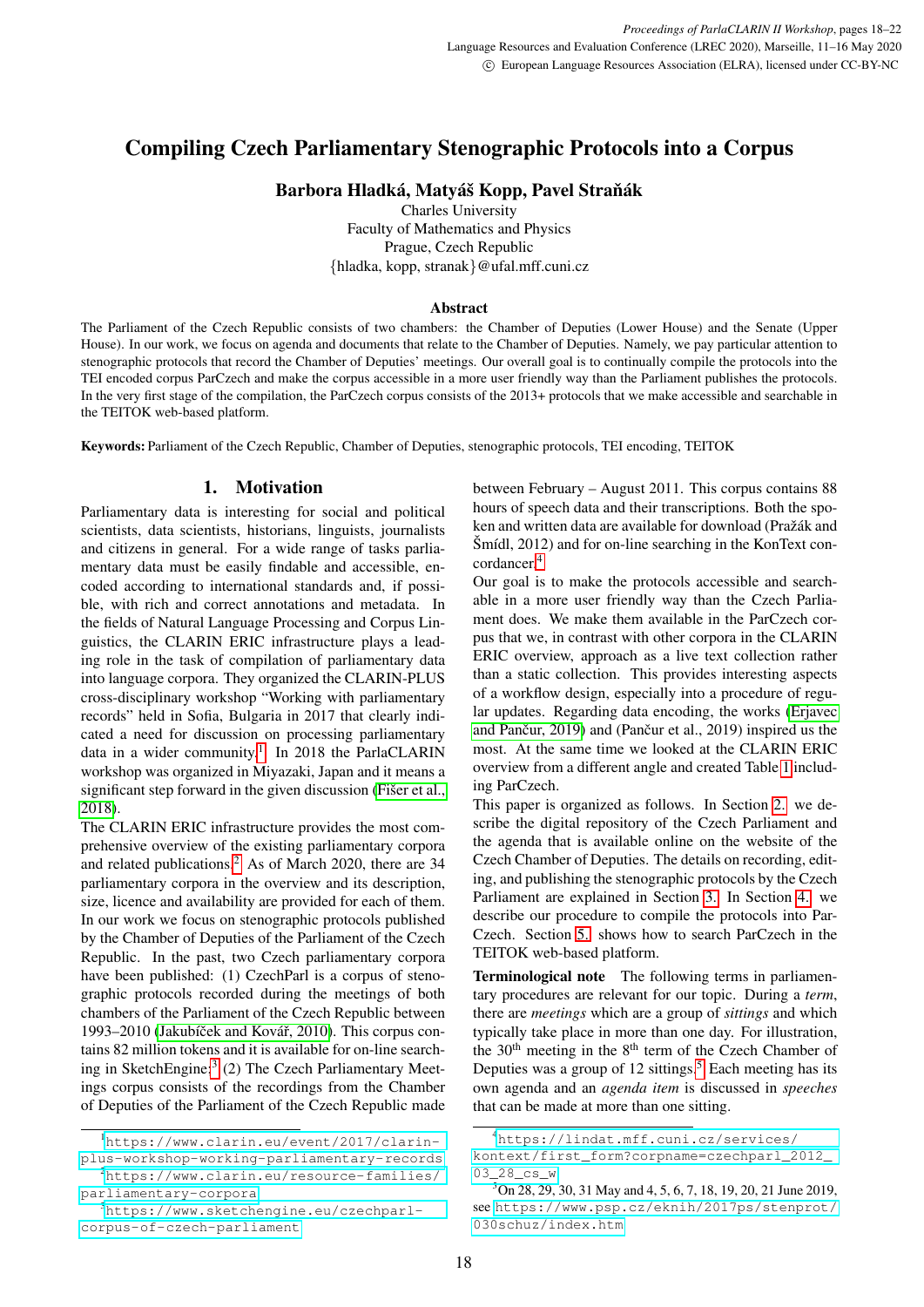| language         | corpus (url if cannot be downloaded)                                       | concordancer |    |    |   |             | format    | down                     |                   |
|------------------|----------------------------------------------------------------------------|--------------|----|----|---|-------------|-----------|--------------------------|-------------------|
|                  |                                                                            | K            | SЕ | Kr | N | $\mathbf C$ | W         |                          | load              |
|                  |                                                                            |              |    |    |   |             |           |                          |                   |
| <b>Bulgarian</b> | Corpus of Bulgarian Political and Journalistic Speech ([2])                |              |    |    |   |             |           | $\overline{\cdot}$       |                   |
| Croatian         | Croatian parliamentary corpus ParlaMeter-hr 1.0                            |              |    |    |   |             |           | TEI                      | ٹ                 |
| Czech            | <b>Czech Parliamentary Meeting</b>                                         |              |    |    |   |             |           | XML                      | 也                 |
|                  | CzechParl $(2)$                                                            |              |    |    |   |             |           | $\overline{\mathcal{C}}$ |                   |
|                  | <b>ParCzech</b>                                                            | $+T$         |    |    |   |             |           | <b>TEI</b>               | 也                 |
| Danish           | The Danish Parliament Corpus 2009-2017, v1                                 |              |    |    |   |             |           | TEI                      | 也                 |
| Dutch            | DutchParl                                                                  |              |    |    |   |             |           | XML                      | 也                 |
| English          | HanDeSeT: Hansard Debates with Sentiment Tags                              |              |    |    |   |             |           | <b>CSV</b>               | 也                 |
|                  | Hansard corpus                                                             |              |    |    |   |             |           | $\overline{\mathcal{E}}$ | 也                 |
|                  | Parliamentary Debates on Europe at the House of Commons<br>1998-2015 ([2]) |              |    |    |   |             |           | TEI                      |                   |
|                  | <b>UKParl Dataset</b>                                                      |              |    |    |   |             |           | $\overline{\mathcal{L}}$ | 也                 |
| Estonian         | Transcripts of Riigikogu (Estonian Parliament)                             |              |    |    |   |             |           | TEI                      | 也                 |
| Finnish          | Plenary Sessions of the Parliament of Finland                              |              |    |    |   |             |           | $\overline{\cdot}$       |                   |
| French           | Archives Parlementaires ([2])                                              |              |    |    |   |             |           | TEI                      |                   |
|                  | Parliamentary Debates on Europe at the Assemblée nationale<br>2002-2012    |              |    |    |   |             |           | TEI                      | 圡                 |
| German           | Korpusbasierte Analyse österreichischer Parlamentsreden                    |              |    |    |   |             |           | <b>XML</b>               | 也                 |
|                  | ParlAT beta                                                                |              |    |    |   |             |           | <b>CSV</b>               |                   |
|                  | Parliamentary Debates on Europe at the Bundestag 1998–2015                 |              |    |    |   |             |           | TEI                      | 也                 |
|                  | polmineR corpus                                                            |              |    |    |   |             | $\bullet$ | TEI                      | 也                 |
| Greek            | Hellenic Parliament Minutes 1989-1994, 1997-2018                           |              |    |    |   |             |           | text                     | 也                 |
|                  | Speeches of Politicians in the Greek Parliament                            |              |    |    |   |             |           | <b>TXT</b>               | 也                 |
| Icelandic        | The Icelandic Parliamentary Corpus                                         |              |    |    |   |             |           |                          | 也                 |
| Latvian          | LinkedSAEIMA ([2])                                                         |              |    |    |   |             |           | RDF,                     |                   |
|                  |                                                                            |              |    |    |   |             |           | CoNLL-U                  |                   |
| Lithuanian       | Lithuanian Parliament Corpus for Authorship Attribution                    |              |    |    |   |             |           | <b>CSV</b>               | ىك                |
| Norwegian        | Proceedings of Norwegian Parliamentary Debates ([2])                       |              |    |    |   |             |           | $\overline{\cdot}$       |                   |
|                  | Talk of Norway                                                             |              |    |    |   |             |           | <b>CSV</b>               | 也                 |
| Polish           | Polish Parliamentary Corpus                                                |              |    |    |   |             |           | TEI                      | 也                 |
| Portuguese       | PTPARL Corpus                                                              |              |    |    |   |             |           | <b>TXT</b>               | 也                 |
| Slovenian        | Slovenian parliamentary corpus ParlaMeter-sl 1.0                           |              |    |    |   |             |           | TEI                      | 也                 |
|                  | Slovenian parliamentary corpus siParl 1.0                                  |              |    |    |   |             |           | TEI                      | 也                 |
|                  | Slovenian parliamentary corpus SlovParl 2.0                                |              |    |    |   |             |           | TEI                      | 也                 |
| Swedish          | Riksdag's Open Data                                                        |              |    |    |   |             |           | XML                      | 也                 |
| 7 lang.          | The ParlSpeech V2 data set                                                 |              |    |    |   |             |           |                          | 也                 |
| 21 lang.         | Europarl: European Parliament Proceedings Parallel Corpus<br>1996-2011     |              |    |    |   |             |           | <b>HTML</b>              | $\overline{\tau}$ |

<span id="page-1-0"></span>Table 1: A different view on the overview of parliamentary corpora published by the CLARIN ERIC infrastructure on <https://www.clarin.eu/resource-families/parliamentary-corpora> as of 27 March, 2020. For each corpus we provide concordancers through which it is available (K-KonText, SE-(no)SketchEngine, Kr-Korp, N-NKJP, C-Corpuscle, w-dedicated website), its internal format, and an url link if a corpus is available to download. +T by ParCzech stands for KonText+TEITOK.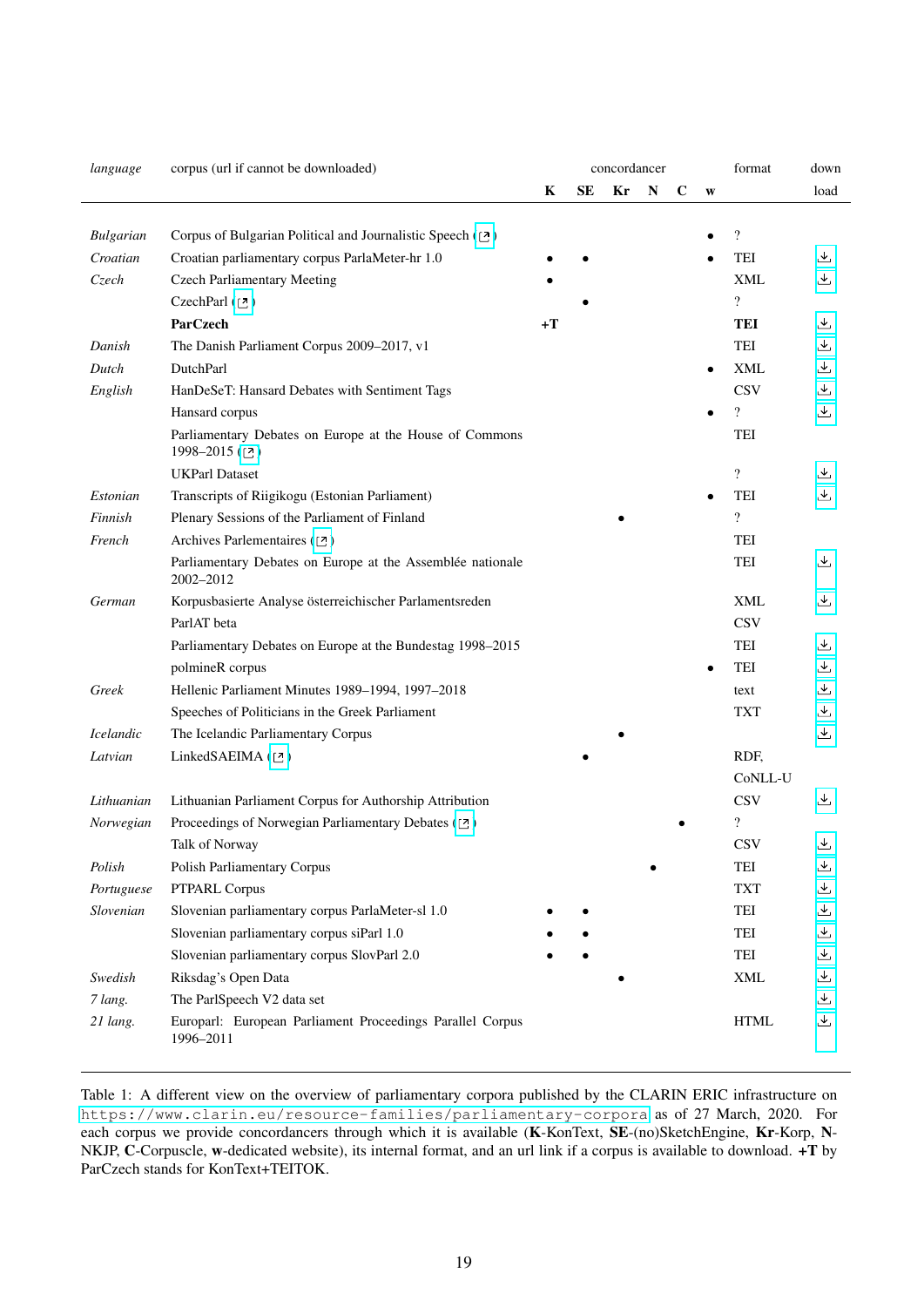# <span id="page-2-0"></span>2. Digital repository of the Czech Parliament

Digital repository of the Parliament of the Czech Republic [https://public.psp.cz/en/sqw/hp.](https://public.psp.cz/en/sqw/hp.sqw?k=82) [sqw?k=82](https://public.psp.cz/en/sqw/hp.sqw?k=82) contains recording of the Assemblies since the earliest time of their existence until the last sitting of parliament. It consists of two parts: Bohemian Diet from its first reported (not directly recorded) acts in 1039 until 1848. Various historical periods have variable recordings, but many do contain transcripts. E.g. for the period 1526–1611 we can see by looking for the first period (1526–1545) ([https://public.psp.cz/](https://public.psp.cz/eknih/snemy/v010/)  $eknih/snemy/v010/$ ) that there is the first correspondence of the Diet and records of the most important acts, mostly elections of Czech kings. After that the content of each Diet follows. The contents are in form of letters, but they are rather detailed and for most assemblies they consists of dozens of documents, arguments and replies, rather well documenting issues of the assembly. There are excuses for not participating due to sickness, there are king's proposals for the diet, diet's replies, e.g. this one concerning help fighting Turks: [https://public.psp.cz/](https://public.psp.cz/eknih/snemy/v010/1545/t032600.htm) [eknih/snemy/v010/1545/t032600.htm](https://public.psp.cz/eknih/snemy/v010/1545/t032600.htm). For this period of 19 years there are 336 documents. Later diets are documented progressively better. For a diet of February 4–19, 1605 there are 46 documents ([https://public.](https://public.psp.cz/eknih/snemy/v11a/) [psp.cz/eknih/snemy/v11a/](https://public.psp.cz/eknih/snemy/v11a/)) Between the years 1611 and 1847 very few documents have been digitised, although the diet was active for the whole time.

From 1848, when the Austrian parliament was reformed and first members of the Bohemian Diet were elected also from citizens, the parliaments and their chambers of first Austrian, later Czechoslovak, and currently Czech Parliaments are available in the repository: [https:](https://public.psp.cz/eknih/index.htm) [//public.psp.cz/eknih/index.htm](https://public.psp.cz/eknih/index.htm). For all of these parliaments, protocols of each meeting are available in the repository. For the Austrian period the documents are often in German and are more similar to minutes rather than full transcript.<sup>[6](#page-2-2)</sup> In general, form and quality of the Austrian' era transcripts are very variable, but they might become an interesting resource in future.

Since establishment of the first parliament of the new Czechoslovak Republic in 1918 the available documents are much more extensive. For every sitting, there is a "nest"-style site which has not only full transcripts, but there are also registries of all members of parliament (MOP) and its organs, for each MOP there is a list of their activities in the meetings<sup>[7](#page-2-3)</sup>, registry of "parliamentary prints", i.e. documents submitted to the parliament for discussion and vote, etc. lists of committees, and lists of topics in the prints and transcripts. All of these documents are

published basically in plain text.[8](#page-2-4) This structure remains in general constant all the way until 1989, with only a minor addition of additional documents like invitations to parliamentary sessions.

A substantial improvement of the proceedings has occured with the newly elected House of Deputies for 2006–2010. From the first sitting of this house in addition to tran-scripts<sup>[9](#page-2-5)</sup>, which are necessarily edited at least for fluency of spoken language, also the unedited audio recordings of the sessions are available.<sup>[10](#page-2-6)</sup> Then from the sitting Senate of 2010–2012 also the Senate has improved their data and their transcripts are available in XML (XHTML) with linked votes, audio and even video recordings. $^{11}$  $^{11}$  $^{11}$  A small problem is in the form of published audio and video, which is available for streaming, not for a simple download. However in general we can say that from 2010 all the proceedings of the Parliament of the Czech Republic are available in the rich form of agenda, documents, transcripts of the proceedings, and votes, together with audio recording of the proceedings. All of this can be downloaded from the Digital repository of the Parliament.

#### 3. Stenographic Protocols

<span id="page-2-1"></span>The Czech Chamber of Deputies uses stenography to record its meetings like few other countries [\(Torregrossa, 2016\)](#page-4-3). Stenography allows reporters to take notes during sittings and then they need time to transcribe them listening to the audio recording. The Czech Chamber of Deputies reporters take 10 minute shifts and then they have 80–90 minutes to transcribe their records. The draft versions of stenographic protocols are published online on the same day and it takes several days to do language revisions and get the final versions. Finally the speakers have 2–3 weeks for authorization. Figure [1](#page-3-2) presents the protocol that has been already published online but neither correction nor authorization has been done yet.

The language revisions respect differences between spoken and written language. Reporters put focus on incorrect endings and cases, apparently incorrect word order, stuttering, evident slip of the tongue, if not further repaired, excessive use of personal and demonstrative pronouns, word repetition unless it is an intention. On the other hand, editing of factual errors and mistakes is not acceptable. In addition, notes important for capturing the atmosphere of the meeting and the events in the meeting hall are added to the text in brackets only to the extent strictly necessary and as objective as possible. Minor modifications for the purpose of text formatting are permitted. The reporters can neither correct nor replace offensive and indecent words. The speeches

<span id="page-2-2"></span><sup>6</sup> Some protocols, e.g. 1866, have not been processed via OCR because they are typeset in fraktur (gothic) font. Interestingly, they are detailed stenographic protocols and have been published in parallel in German and Czech.

<span id="page-2-3"></span> ${}^{7}C.f.$  activities of senators (MOP from the upper chamber) with names starting with 'E' in 1925: [https://public.psp.cz/eknih/1925ns/se/](https://public.psp.cz/eknih/1925ns/se/rejstrik/jmenny/e.htm) [rejstrik/jmenny/e.htm](https://public.psp.cz/eknih/1925ns/se/rejstrik/jmenny/e.htm)

<span id="page-2-4"></span><sup>8</sup>This level of detail is true for the pre-WWII Czechoslovak parliament and post-war federal parliament. National – Czech and Slovak – assemblies only have transcripts available.

<span id="page-2-5"></span><sup>9</sup>[https://public.psp.cz/eknih/2006ps/](https://public.psp.cz/eknih/2006ps/stenprot/) [stenprot/](https://public.psp.cz/eknih/2006ps/stenprot/)

<span id="page-2-6"></span><sup>10</sup>[https://public.psp.cz/eknih/2006ps/](https://public.psp.cz/eknih/2006ps/audio/2006/) [audio/2006/](https://public.psp.cz/eknih/2006ps/audio/2006/)

<span id="page-2-7"></span><sup>11</sup>The first XHTML transcript: [https://www.senat.cz/](https://www.senat.cz/xqw/webdav/pssenat/original/66197/55769) [xqw/webdav/pssenat/original/66197/55769](https://www.senat.cz/xqw/webdav/pssenat/original/66197/55769) and linked vote: [https://www.senat.cz/xqw/xervlet/](https://www.senat.cz/xqw/xervlet/pssenat/hlasy?G=11178&O=8) [pssenat/hlasy?G=11178&O=8](https://www.senat.cz/xqw/xervlet/pssenat/hlasy?G=11178&O=8)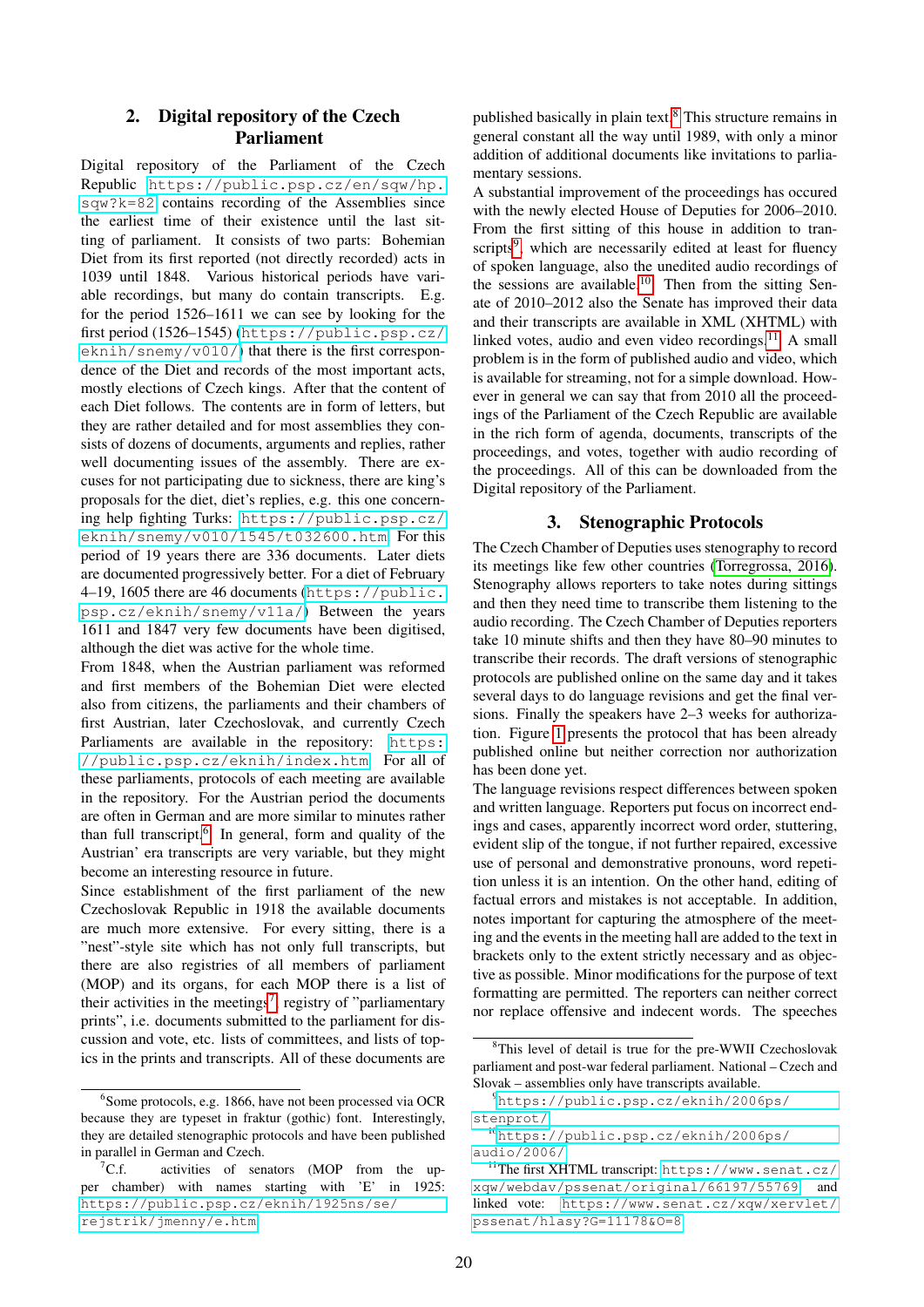must remain undistorted and authentic regardless of their content and political affiliation of their speakers.

Spoken and written language differ in many ways, e.g. speech can use timing, tone, volume, and timbre to add emotional context. In order to provide a complete picture of the event, a corresponding part of the audio recording is available for each stenographic protocol.



<span id="page-3-2"></span>Figure 1: Neither correction nor authorisation of the given stenographic protocol published online has been done yet, see the information *Neprošlo jazykovou korekturou, neautorizováno!* at the top of the screenshot.

#### <span id="page-3-0"></span>4. Compiling the Protocols into a Corpus

We take the following steps in order to compile the stenographic protocols of the Czech Chamber of Deputies into the ParCzech corpus:

Study source data We identified *what works* and *what does not work* in the protocols of each Chamber of Deputies published during the eight parliamentary terms.[12](#page-3-3) Namely we focused on the features of author identification, links to the authors, links to the agenda items, spoken interpellation, availability of audio recordings, browsing the data. Since most of the features work for the protocols between 2013–present we have decided to compile this subset of the protocols first.

Get and encode source data We downloaded the 2013+ protocols and converted them into the ParlaCLARIN TEI based format.[13](#page-3-4) Since that moment we call this collection the ParCzech corpus.

One TEI document corresponds to one agenda item. We label the documents in a way that describes a hierarchy of terms, meetings, sittings, and agenda items. All meetings are numbered from 001 onwards for each term, sittings from 01 onwards for each meeting, agenda items from 001 onwards for each meeting. For illustration, the document  $2013-001-01-005$  is a protocol of speeches on the fifth agenda item (005) made in the first sitting (01) of the first meeting (001) of the term that started in 2013 (2013). The document  $2013-001-01-003b$ .u is a protocol of speeches on the third agenda item made in multiple parts and b stands for the second part; the suffix u stands for an unauthorized version.

It may happen that one agenda item is being discussed more than once during a current sitting. In other words, an agenda item discussion can be interrupted with a discussion on a different agenda item. But it does not affect our strategy to store one agenda item in a single TEI document. Sitting openings are stored in single TEI documents. The data scrapper is implemented as a Perl script downloading both the newly published protocols (i.e. not authorized yet) and the authorized protocols.

The version of 2013–present ParCzech consists of in 4,689 TEI documents containing 136,888 speeches, 1,312,897 sentences and 23,360,798 tokens.

The Czech Chamber of Deputies publishes audio recordings as mp3 files on its website. We have not aligned these audio files with the TEI documents yet.

Process ParCzech We enrich ParCzech automatically by morphological and named-entity annotations using the pro-cedures MorphoDita<sup>[14](#page-3-5)</sup> and NameTag<sup>[15](#page-3-6)</sup>, resp. (Straková et [al., 2014\)](#page-4-4). We run MorphoDita with the model Morf-Flex CZ (Straka and Straková, 2016) and NameTag with the CNEC model (Straka and Straková, 2014). NameTag classifies entities into a set of 42 classes (called "types") with a very detailed characterization and these fine-grained classes are merged into 7 super-classes (called "supertypes"). In comparison with the ParlaCLARIN TEI elements, the repertoire of the NameTag classes is richer and therefore we introduce new TEI elements not included in the ParlaCLARIN TEI format recommendations.

# 5. ParCzech in TEITOK

<span id="page-3-1"></span>TEITOK is a web-based platform for viewing, creating, and editing corpora with both rich textual mark-up and linguistic annotation.[16](#page-3-7) It communicates with the KonText search engine allowing evaluation of simple and complex queries, displaying their results as concordance lines, computing frequency distribution and further work with language data.[17](#page-3-8) The ParCzech corpus is downloadable and accessible in TEITOK at

```
http://hdl.handle.net/11234/1-3174
```
Figure [2](#page-4-5) illustrates four different options over which users can browse ParCzech (sitting date, meeting, term, authorized). For example, when browsing over the sitting date users can see that four items of the fifth meeting in the term 2013–2017 were on the agenda on 21 January 2014.

TEITOK uses the Corpus Query Processor (CQP) to query corpora in the COP query language  $(COL)$ .<sup>[18](#page-3-9)</sup> Figure [3](#page-4-6) illustrates a query builder that provides an easy way to define queries in CQL. At present, users can formulate queries on words, lemma, part-of-speech tags, named entities, and speakers.

<span id="page-3-3"></span><sup>12</sup>1993–1996, 1996–1998, 1998–2002, 2002–2006, 2006– 2010, 2010–2013, 2013–2017, 2017–present

<span id="page-3-4"></span><sup>13</sup>[https://clarin-eric.github.io/parla](https://clarin-eric.github.io/parla-clarin/#sec-intro)[clarin/#sec-intro](https://clarin-eric.github.io/parla-clarin/#sec-intro)

<span id="page-3-5"></span><sup>14</sup><http://ufal.mff.cuni.cz/morphodita>

<span id="page-3-6"></span><sup>15</sup><http://ufal.mff.cuni.cz/nametag>

<span id="page-3-8"></span><span id="page-3-7"></span><sup>16</sup><http://teitok.corpuswiki.org>

<sup>17</sup>[https://lindat.mff.cuni.cz/services/](https://lindat.mff.cuni.cz/services/kontext/corpora/corplist) [kontext/corpora/corplist](https://lindat.mff.cuni.cz/services/kontext/corpora/corplist)

<span id="page-3-9"></span><sup>18</sup><http://cwb.sourceforge.net/index.php>